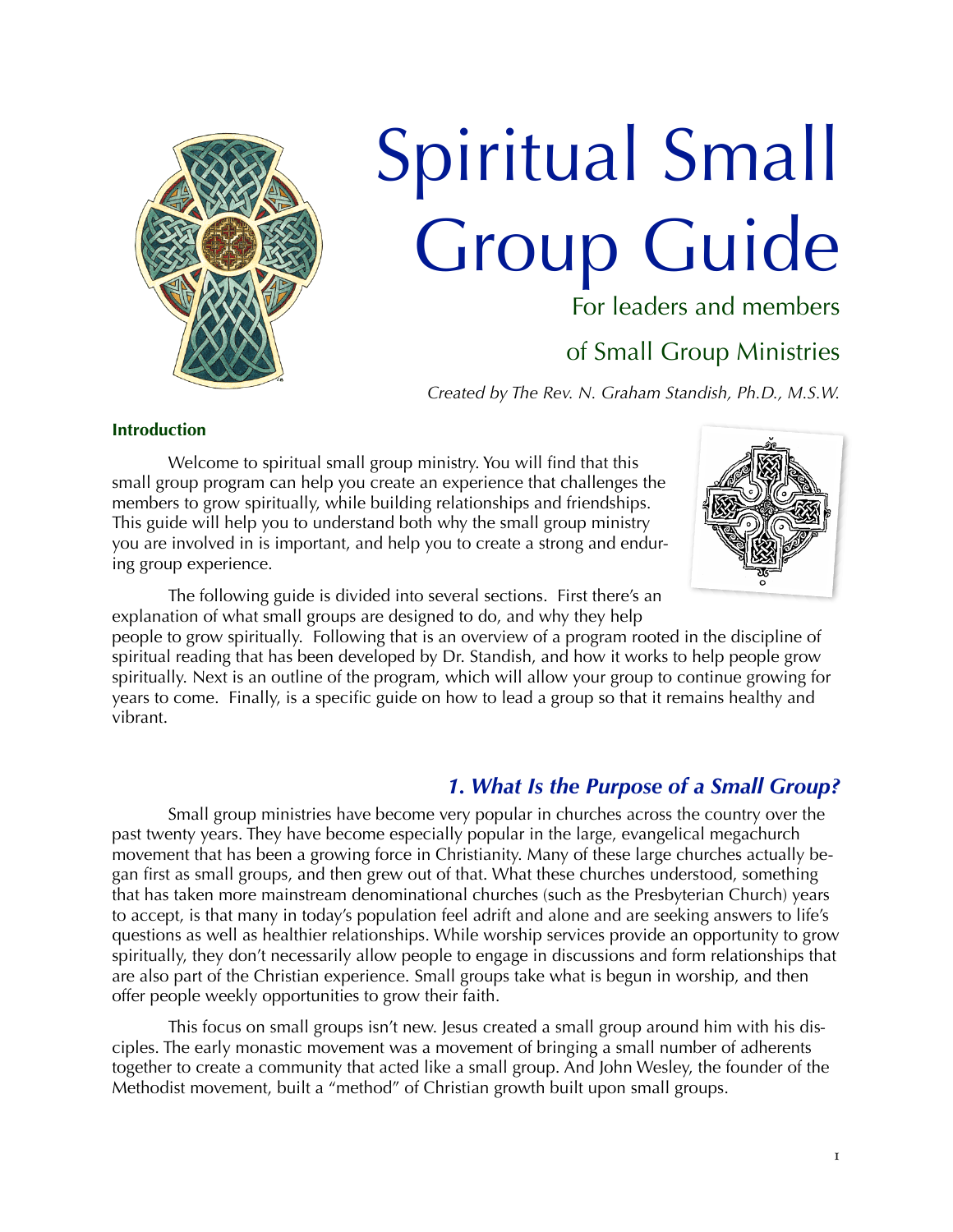Small groups ultimately are part of a church's adult education program, but they offer a more intensive program of growth than is found in the typical Sunday adult education class. While Sunday morning classes and courses help people to understand the life of faith and the life of the church better, they are designed mostly to help people grow intellectually. Small groups do much more. They help people grow in mind, heart, and soul by engaging people at deeper levels. Then, through discussions, they help people to change their lives as they listen to the Holy Spirit's voice and guidance in each other.



 Today, small groups range from those that meet to do simple Bible-studies, to groups that meet to discuss the most complicated theological concepts. This program is designed to move back-and-forth between a study and discussion of the Bible, to a more in-depth exploration of the teachings of great Christian mystics and modern spiritual writers.

# *2. A Program of Adult Spiritual Formation*

## **Onlookers, Seekers, Followers, and Disciples**

 The goal of this program is to help adults grow "spiritually" by helping them "form" a life that is always growing in maturity. In short, we want to help people form a mature life in which they are healthy psychologically, relationally, and spiritually. There are certain guiding principles behind this program.

We recognize that there are basically four kinds of people who are attracted to the life of a church. They are *onlookers, seekers, followers,* and *disciples*. Typically onlookers and seekers avoid being part of small groups, while followers and disciples are more comfortable in them. What we try to do is to create groups that attract seekers, followers, and disciples, and help them to grow so that seekers become followers, followers become disciples, and eventually disciples become apostles (yes, that does make another category of Christian, but we'll get to that later).

 So what do the different categories mean? They are based on an understanding of the people who came to Jesus to hear his teachings:

• An **onlooker** is basically a person who is attracted to a church, but is reluctant to commit. Onlookers attend church occasionally, but they avoid making a commitment to being part of the church. They may like the church, the members, the worship services, the preaching, and the music, but they never really see a connection between a commitment to the church's life and the spiritual quality of their own lives. While they are likely to say that they are Christian, they don't really believe that regular church attendance is a factor in learning to become a good, loving,

and spiritual person. Faith for them is an idea, but not a life. Jesus was constantly surrounded by these kinds of onlookers. They would have been the people who showed up to hear Jesus preach, and who appreciated what he said, and then went home, saying, "I like what he said about love. I'm not sure I agree with everything he said, but I liked it. I'll have to hear him again next time he passes by." They heard Jesus, but what they heard didn't necessarily change them.

• A **seeker** is a person who recognizes the need for something more in life. Seekers, either because of turmoil in their lives or because of changes they are going through, are "seeking" something spiritual to make their lives bet-

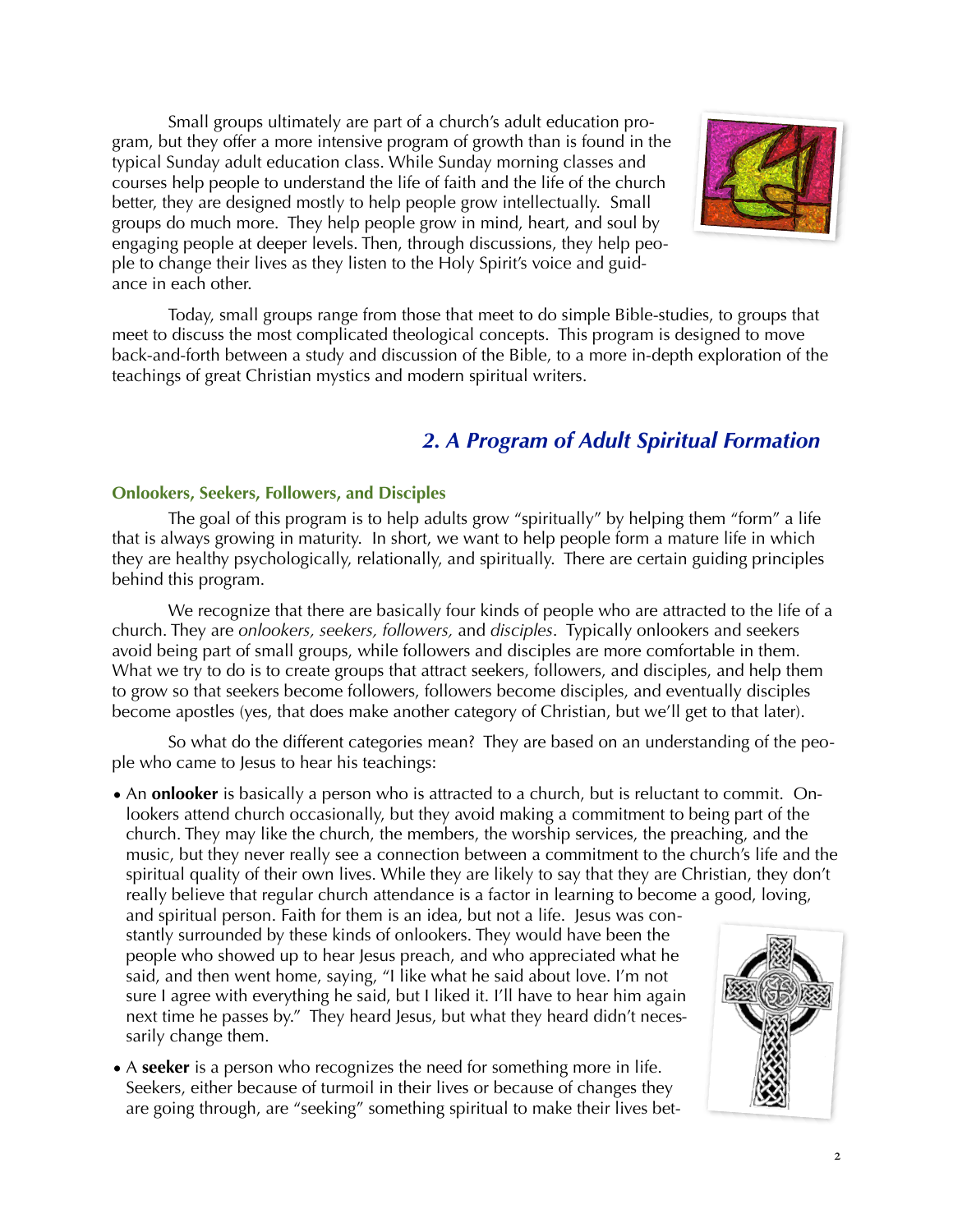ter. They recognize that something is missing in their lives, so they seek answers. The trouble is that they don't know where to find answers. Like people suffering in the desert, they can confuse mirages for true spiritual water. They are most likely to either become enamored of New Age ideas, or fall for black-and-white, simplistic, legalistic Christian ideas. They are seeking answers to their problems, and are easy prey for anything that makes sense, even if it is false. Jesus was surrounded by people like this, people who either flirted with the surrounding religions of the time, or were attracted to the rigid Jewish system of the time. They were people like the rich lawyer who walked away disappointed because Jesus told him to sell all and follow him, and the woman married seven times who had hoped Jesus would condone her life. When seekers are surrounded by healthy Christians who introduce them to a healthy Christian faith and practice, they eventually become followers who take spiritual growth, prayer, and service more seriously.

- A **follower** is a Christian who makes a commitment to put Christ and Christian faith at the center or her or his life. Followers are generally committed to serving God in the church. They attend worship regularly, pray on a regular basis, try to love others as best they can, want to learn more and grow in their faith. They believe that they can be God's hands and feet in the world. In Jesus' time, these were the folks whom Jesus sent out to teach and heal. They were not as committed as the disciples. They had regular jobs and families, but they still committed a lot of time to serving Jesus in his ministry. Many of the most committed church leaders and workers would be considered followers. Over time, followers can become disciples if they are given the opportunity to grow.
- A **disciple** is a Christian who has committed her or his life to learning about God and the Christian life, and to taking that extra step that says, "I will put Christ first in everything." In the beginning there were only 12 disciples around Jesus, but the circle grew after Jesus ascended to heaven. These were the people who were willing to change everything about their lives in order to serve Christ. Ultimately, all of us are called to be disciples, but not all of us say "yes" to that call. The small group program is geared to lead people to this kind of commitment in the end, although it certainly is not a requirement. We simply extend the invitation to say "yes" to Christ in everything. To be a disciple literally means to be a "student," to be someone who is willing to put Christ at the center, and like a student, allow God's Spirit to shape and form our lives however God wants.

 As mentioned above, the ultimate goal for any Christian is to become something like an apostle. The apostles were what the disciples became. To be an apostle literally means to be a "sent one"—a person sent out by God to change lives and the world. To be an apostle means to be a spiritually deep person of commitment, devotion, love, and service. Not all can become apostles, for not all will be willing to make that commitment. o program can teach a person to become an apostle. Only God can call apostles. Our hope, though, is that over time people involved in our small group program will sense that apostolic calling to be God's "sent one."

#### **How does this spiritual small group program help us to grow spiritually?**

This small group program is a program designed to lead people to grow from whomever they are, and from whatever level of faith they have, to a deeper level of maturity. It does so by starting a basic level, and over time pushing the group members to dig deeper into the mystery of faith. Typically the group starts by understanding the basic teachings of Jesus as found in the gospels. Then it introduces members to Christian writers who teach basic principles of prayer, service, love, faith, community, and Christian practice. Next, it goes deeper into these topics by exploring what the mystics of Christian faith have taught. Then it digs deeper into the Bible by exploring Paul's teach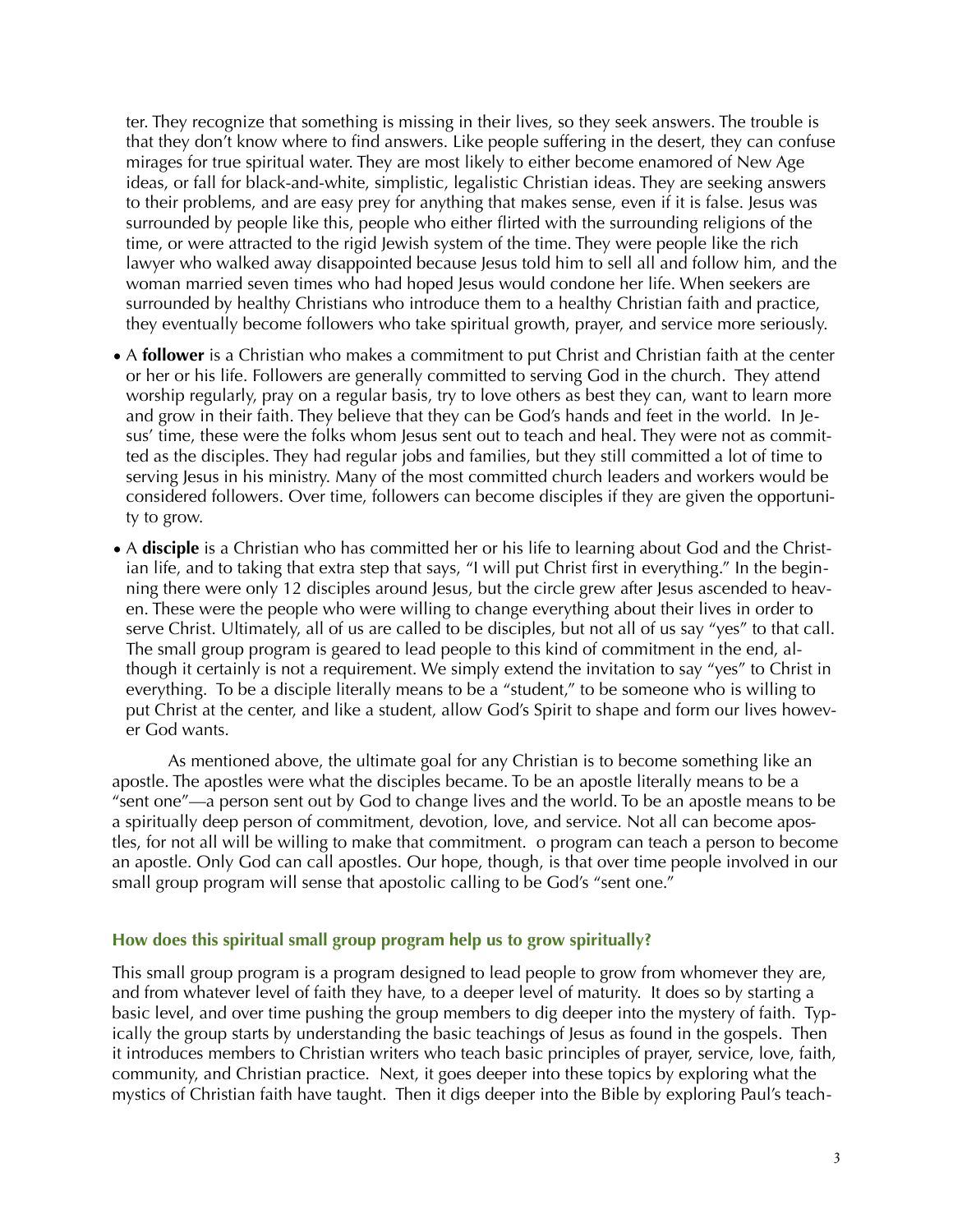ings, as well as other New Testament writers. Eventually it introduces members to topics such as suffering, miracles, the faith journey, growing in spiritual maturity, and understanding the nature of God. As the group grows in maturity, it explores themes such as creation, justice, compassion, and the nature of following Christ in everything.



 The main point you'll notice is that the program always pushes people gently but consistently to grow spiritually, to grow into Christian maturity, with the belief that it is the journey toward wisdom that leads to a

blessed life. The wiser we become in everything, the more we are able to deal with life's ups and downs, serve God in all situation, and begin to lead others to grow spiritually, whether it be our children, spouses, or friends.

# *3. Outline of the Program*

# **Reading and Discussion:**

 Small groups typically use books or other reading materials as the basis of their discussion. Growth through a small group takes place as people engage in three disciplines that open them to the voice of the Holy Spirit:

- 1. *Reading the materia*ls—the reading materials are selected to explore topics that lead members to grow spiritually. When they read the materials spiritually and prayerfully, they begin to hear the first voice of the Holy Spirit speaking to them and helping them to grow. To help your members learn how to read spiritually and prayerfully, you'll find a "Guild to Spiritual Reading" in the fourth section of this training manual. Or you can go to the "Resources" tab of Dr. Standish's website, www.ngrahamstandish.org, and download a free copy designed to printed and shared with members of small groups.
- 2. *Praying over the materials*—It's not enough just to read the materials, but we need to pray over what we've read and reflect on it. The readings not only speaks to us through the voice of the writer of our materials, but through our thoughts and reflections.
- 3. *Discussing the materials*—Finally, the Holy Spirit speaks to us as we grapple with, question, and clarify the ideas through our group discussions.

# **Small Group Discussion**

 The discussions for the group each week are based on the week's readings. In the introduction to the group, the leader should stress that members read the material over the course of the week, and not just immediately prior to group meeting. A guide to reading the material spiritually and discussing it in the group can be found in the appendix as "A Guide to Spiritual Reading."

# **Suggested Reading Program**

 The following bibliography of books is a suggested reading course for the life of the group. The books are chosen so that each one builds upon the other. What they represent are modern writers who have an enduring voice that cuts through modern biases, 20th century writers whose works rise above cultural biases, and more ancient mystical writers whose works have endured throughout the centuries and are regarded as classical works. These books have been chosen in a way that moves the groups in different directions with each book, by touching on different topics of Christian Faith. Some writers are more theological in style, others are more practical and expe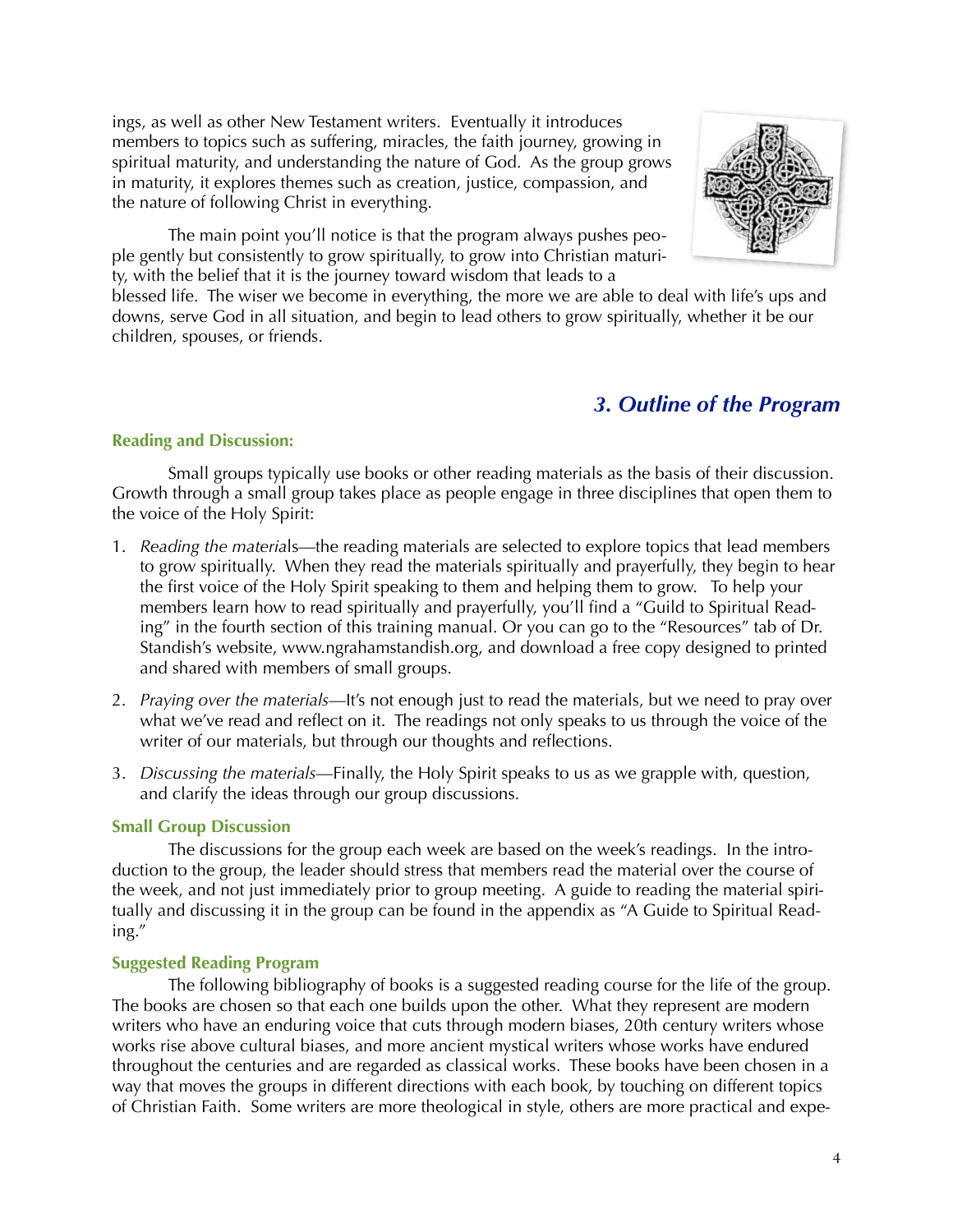riential. Some write from a more relational perspective, others from a more ideological perspective. Some write about how to do something, others write in a way that helps us gain a better general understanding.

 By following this particular course, over time the group will develop a much broader Christian perspective. Too many churches and small group programs only offer the same kinds of books or Bible studies over and over. This reading course will expose members to ancient, traditional, and contemporary writers of all denominations, both male and female, who help us understand our faith from a broad and deep point of view.

 How do you go through the books? Take it one book at a time and one chapter at a time. The idea is not to have a group that reads every book. Instead, the idea is that as the group progresses through the program, the next book will lead the group in a different direction. If the group is willing to stay together, there is always another resource and another direction for the group to go.

 The following are suggestions for spiritual reading. The focus is not to give you books that present one particular spiritual perspective, but to offer a variety of books from great spiritual writers from ancient, traditional, modern times, and contemporary eras. Also, they range in perspectives from Protestant to Catholic to Orthodox, as well as progressive, conservative, moderate, charismatic, and evangelical. The point is to offer resources that extend beyond our normal theological and spiritual comfort zones so that we can be exposed to the great depth and breadth of the Christian spiritual tradition.

 The leader should introduce the book to the group prior to the completion of the book the group is presently reading (except in the case of the first book, which should be introduced in the first session). Each book then should be divided up into a reading schedule that goes chapter by chapter (when the chapters are normal sized), or a collection of chapters at a time (when the chapters are short, two-to-three page chapters). In the case of using The Daily Study Bible, divide the readings into manageable segments. The optimum number of pages to read each week is between 10 and 20 pages. Sample reading schedules can be found in the appendix. The following is the list of resources:

- 1. N. Graham Standish, *Paradoxes for Living,* Westminster John Knox Press, 2001.
- 2. Richard J. Foster, *Celebration of Discipline,* Harper & Row, 1988
- 3. Brennan Manning, *Ruthless Trust,* HarperSanFrancisco, 2002.
- 4. Marjorie Thompson, *Soul Feast,* Westminster John Knox Press, 1995
- 5. Thomas à Kempis, *The Imitation of Christ,* Ave Maria Press, 1990
- 6. Ronald Rolheiser, *The Holy Longing,* Doubleday, 1999
- 7. Thomas R. Kelly, *A Testament of Devotion,* HarperSanFrancisco, 1992
- 8. George G. Ritchie, *Return from Tomorrow,* Spire Books, 1978
- 9. C. S. Lewis, *The Screwtape Letters,* Touchstone Books, 1996
- 10. Henri Nouwen, *Life of the Beloved: Spiritual Living in a Secular World*, Crossroads, 2002.
- 11. David Steindl-Rast, *Gratefulness, the Heart of Prayer,* Paulist Press, 1984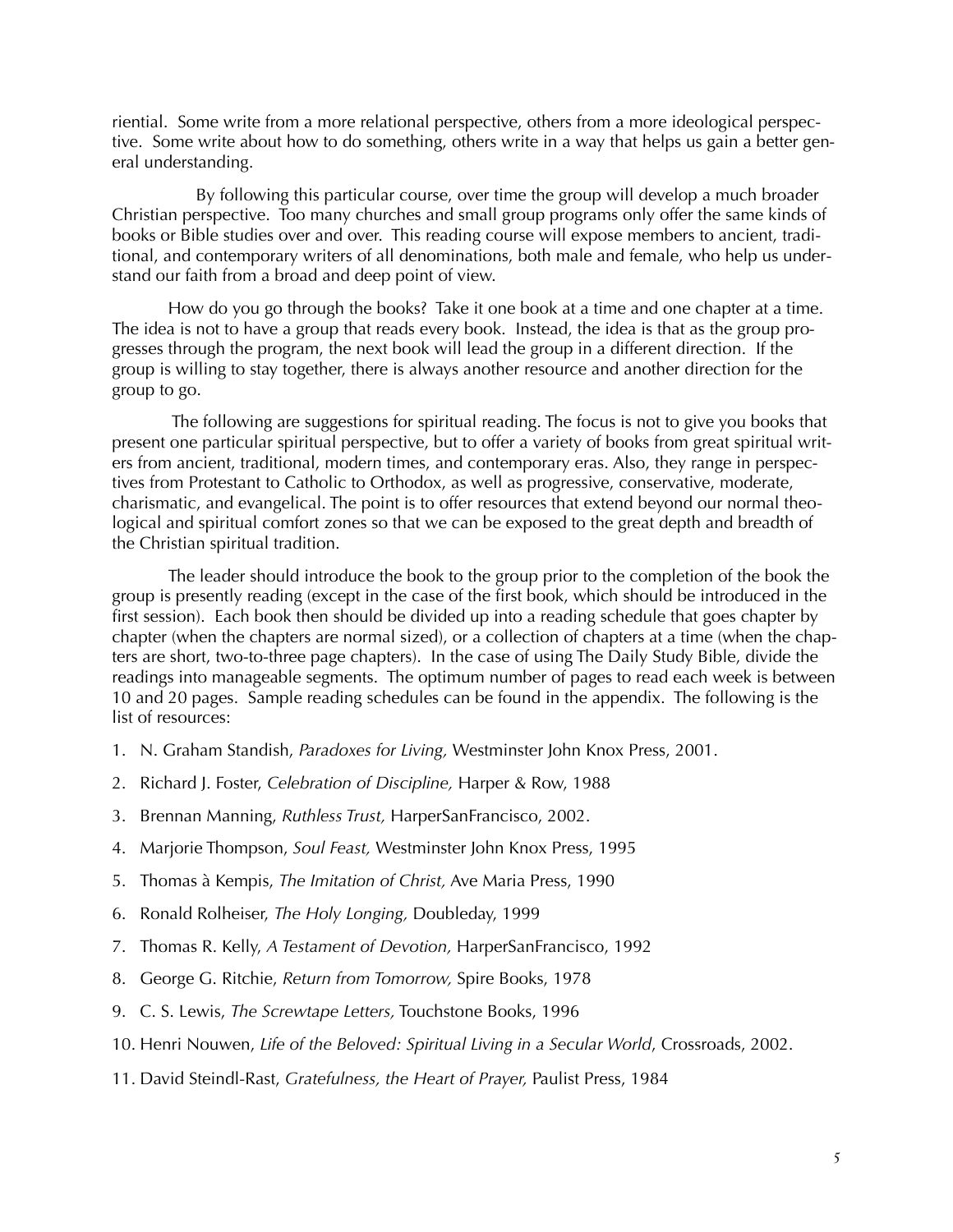- 12. Brother Lawrence, *The Practice of the Presence of God,* Paraclete Press, 1985
- 13. Agnes Sanford, *The Healing Light,* Ballantine Books, 1983
- 14. Hannah Hurnard, *Hinds' Feet on High Places,* Living Books, 1986
- 15. Dorotheos of Gaza, *Discourses and Sayings,* Cistercian Publications, 1977.
- 16. Hannah Whitall Smith, *The Christian's Secret of a Happy Life,* Baker Book House, 1952 (or any other version
- 17. Elder Thaddeus of Vitovnica, Our Thoughts Determine Our Lives, St. Herman of Alaska Brotherhood, 2009.
- 18. Alexander (Author), Vera Bouteneff (Translator), Father Arseny, 1893-1973: Priest, Prisoner, Spiritual Father, St Vladimir's Seminary Press, 1998
- 19. Richard Foster, *Payer,* HarperCollins, 1992.
- 20. N. Graham Standish, *Discovering the Narrow Path,* Westminster John Knox Press, 2002
- 21. Jean-Pierre de Caussade, *The Sacrament of the Present Moment,* HarperSanFrancisco, 1982
- 22. Richard Rohr, I*mmortal Diamond,* Jossey-Bass, 2012.
- 23. Philip Yancey, *Reaching for the Invisible God,* Zondervan, 2000.
- 24. Dallas Willard, *The Divine Conspiracy,* HarperCollins, 1998.
- 25. Thomas Merton, *Thoughts in Solitude,* Farrar, Straus, and Giroux, 1986
- 26. Richard Rohr, *Everything Belongs*
- 27. Corrie ten Boom, *The Hiding Place*

# *3. Guide on Leading a Group So that It Remains Healthy and Vibrant*

### **A. Setting Up Your Small Group**

 When members join the group, the rules of the group should be distributed and read to the members. The guidelines can be found in the appendix under "Group Guidelines." You can fill in the name of the group prior to distributing them to members. In addition, members should be encouraged to sign a group covenant. A copy of a covenant can be found in the appendix under the title, "Group Covenant."

### **B. Setting a Foundation**

 As you prepare to introduce the small group to others, it is important that you set the proper foundation. That foundation is prayer. Ultimately, begin by praying to God that God will send to you the right people for the group, and trust that this is what God will do. As you continue to introduce the group to others, continue praying and trusting in God's Spirit. The goal is always to let this be a work of the Holy Spirit in Christ's body. As the group leader, your ultimate responsibility is to facilitate the work of the Spirit.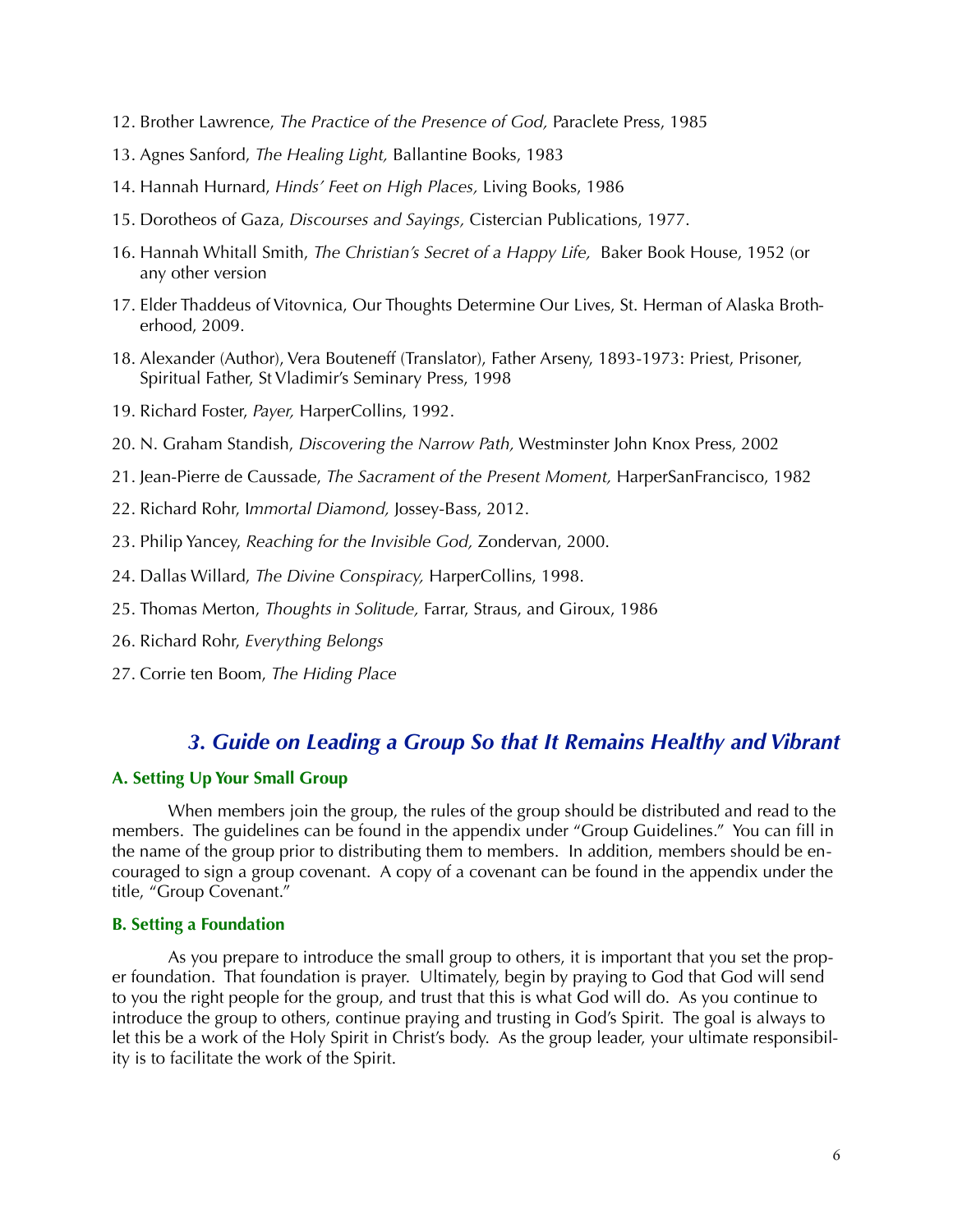#### **C. Size**

 The ideal group size is between 8 and 12 members, since there is always attrition in small groups. The group often will shrink over time, but it really shouldn't go below 6 members, if possible. If a group grows over 16 members, you should divide the group to create two new groups of 8, although there will be resistance to this. Also, the group should always be open to new members. Closed groups tend to atrophy over time.

#### **D. Publicity**

 How do you initially invite people to become members of the group? The first thing to do is to offer an open invitation in the church bulletin and newsletter for people to join your group. In your invitation, stress that the first sessions is merely an introduction to the group, and that there is no obligation unless they choose to make one. Typically you would have members sign a covenant after the second meeting, with the understanding that they would remain committed until after the first book is finished.

 Although a public invitation is important, the reality is that most groups grow best through personal invitations to people within the church whom you sense may be hungry for spiritual deepening. This can be friends whom you already know, as well as those you think may be interested. Check with the pastor and /or staff members for others who they may know are interested in joining a small group. In addition, membership is not limited to church members. All are invited and friends are certainly welcome.

#### **E. Setting a Time and Place**

 The first group meeting should be a general introduction to the group, with time especially spent giving members a sample of what will take place. For instance, during the first session you might want to have a copy of two or three pages from the book you will use, if possible, for people to read and discuss. At that meeting you can hand out copies of the book (if they haven't already ordered ones on their own) with a schedule for all people who want to continue with the group and attend the next meeting, which will be one in which covenants are signed.

 Where should you meet? It all depends on what kind of people you expect to attract. Meetings can be held in coffee shops, homes, or the church. Gain a sense of who you are inviting, and what kind of context is best for them for discussion. Also, choose a time that is conducive to who you are trying to attract.

 What is the best length of time for a group? Typically a group should meet for about oneand-a-half hours. Over that time and it begins to wear people down and cause them to feel trapped. Under that time and there usually isn't enough time to greet, socialize a bit, and then discuss.

### **How to Lead Each Small Group Meeting**

### *The following is a suggested general outline for each meeting:*

• Place an unlit candle in the middle of the room, if possible. Invite the members of the group to take time in silence to let go of their schedules, anxieties, and concerns so that they can receive God's light. Have a member of the group light the candle, and then sit in silence for 30 seconds to a minute. The leader can then invite members to read together a group prayer, if one has been designed for the group.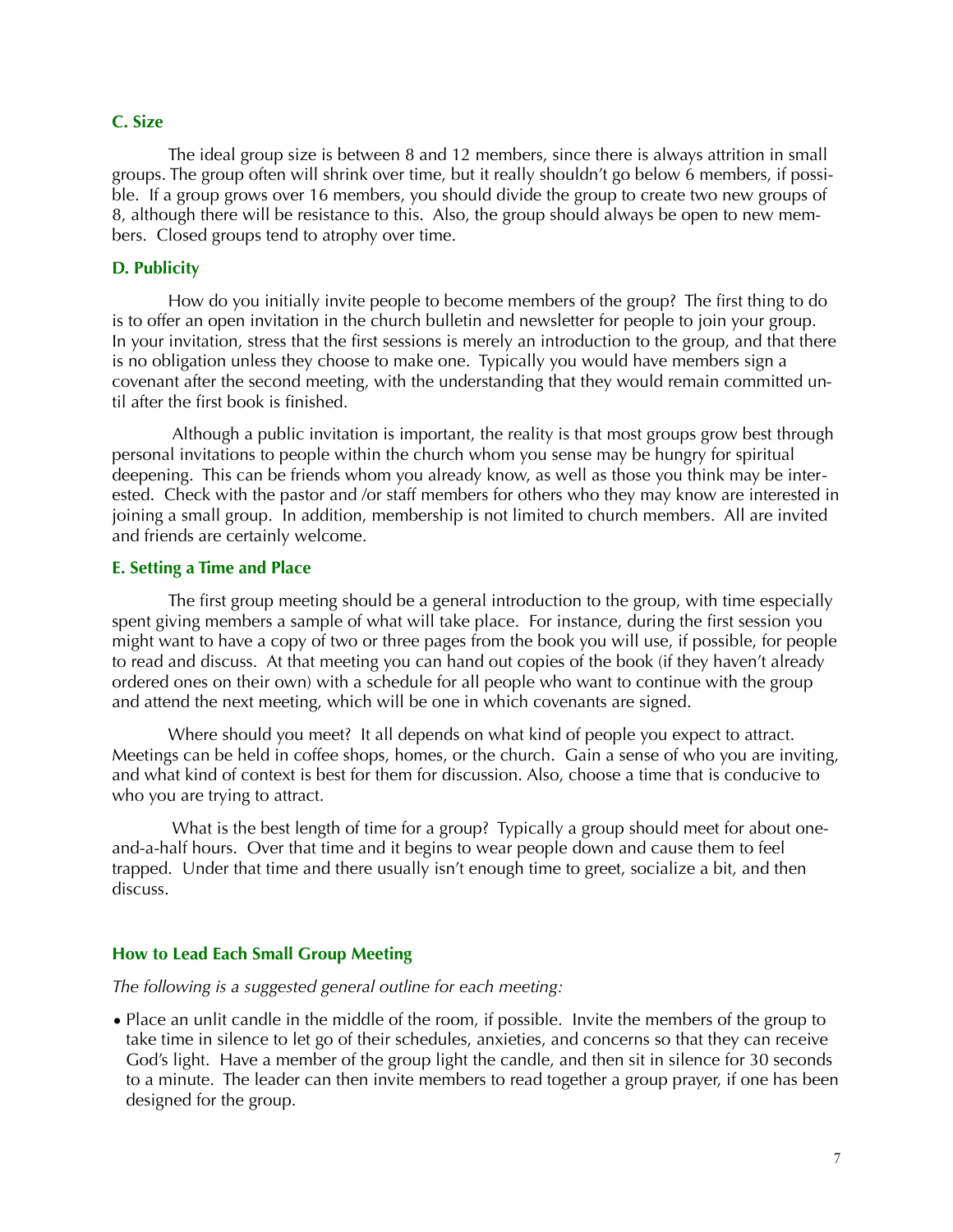- Spend five minutes having people check in and ask for any requests for prayer.
- Move into the discussion.

# *The following is a guide to help you lead the discussion.*

# **Focus:**

- When leading the discussion, the focus of the group is to get the participants eventually to speak both in depth and in practical and personal terms. We are not trying to get them to tell us their dark and dirty secrets, but to help them reflect more deeply on what God is saying to them about their lives.
- Most people, when talking about spiritual matters, will typically try to talk theologically and abstractly, or avoid talking about things theologically and spiritually. Our point here is to get them to talk more personally about what they are hearing God saying to them in the passage, and then to discern how to apply what they've heard in their lives. Thus, the leader has to move the participants away from surfacey, abstract talk (i.e. "I think we are being told that we must be bornagain.") to more in-depth, personal, spiritual perspectives (i.e. "What I hear God saying to me is that I need to be willing to let God change me from the inside, and to do that I need to be more open to listening to God, especially when I don't want to hear God.").

# **How do you do this?**

 You move people into depth by a combination of asking ever deeper questions, while being careful not to drive people too deep too soon. The idea is that by the end of the meeting, people should be talking more deeply. As the group grows over time, the members will learn to do this themselves.

**What kind of questions should I ask?** (You can also ask any question at any time)

# *In the beginning of the meeting:*

- What did you hear God saying to you in our passage this past week?
- What words or sentences really struck you?
- Did anyone struggle with any parts of the passages?
- (If no one responds or it seems like people are floundering) Let me tell you what hit me this past week....

*In the middle of the meeting, as people talk about things more in-depth:* 

- What does this say about what God is doing in your life?
- What does this say about your relationship with God?
- What does this say about what God is calling us to do in our lives?
- (If no one responds or it seems like people are floundering) Let me tell you what I hear God saying to me in this passage...

*Towards the last third of the meeting*: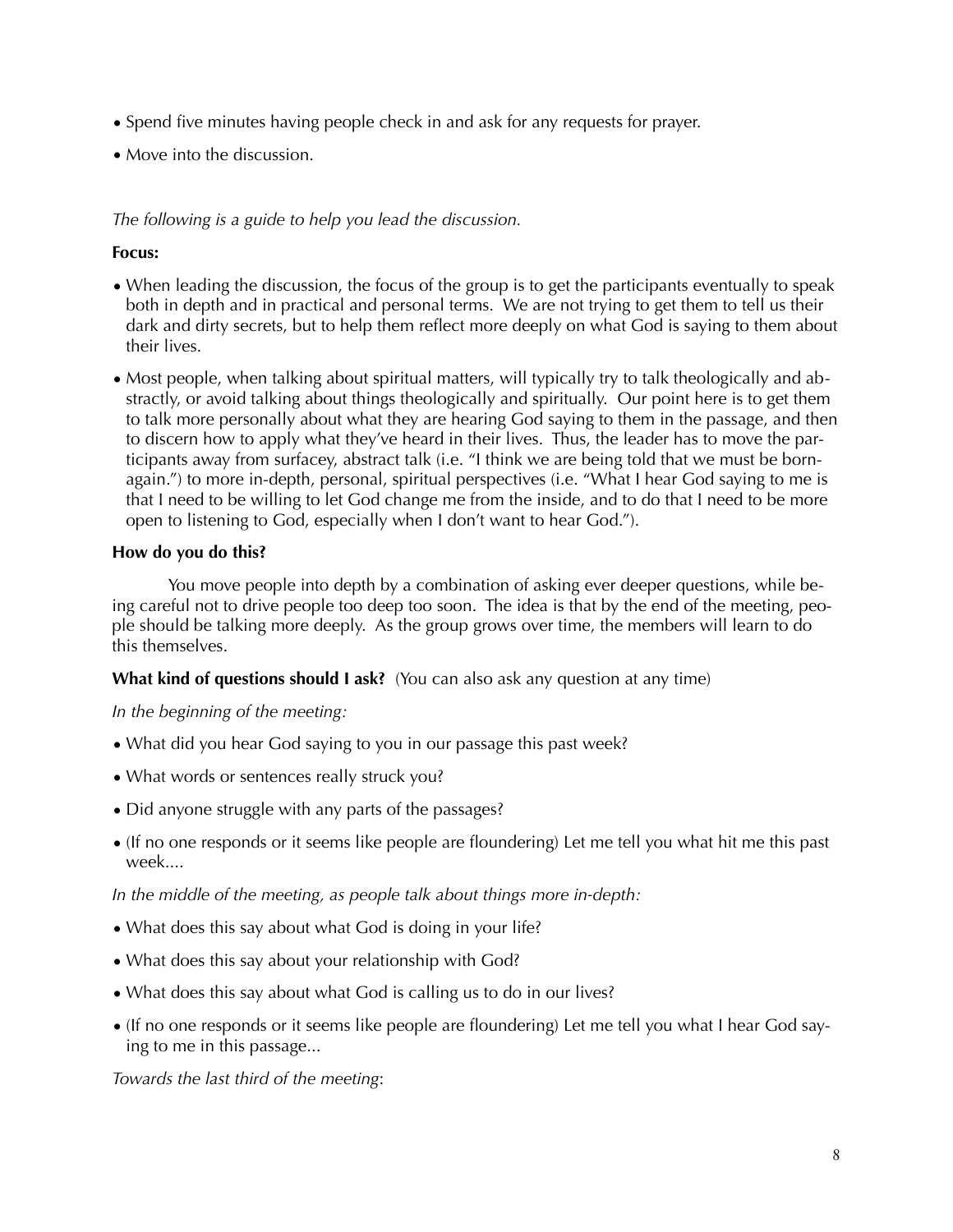- So, what does all of this mean in more practical terms?
- How do we take this and apply it in a realistic way in our lives?
- How do we implement this in our lives?
- (If no one responds or it seems like people are floundering) Let me tell you what I think this
- means in practical terms...

*These questions are a guide. As the group becomes more comfortable with each other, the leader really won't have to ask questions much at all.* 

## **Close in a "Circle Prayer."**

 Clasp hands and form a circle. Have the leader begin by saying a prayer. When finished, she or he squeezes the hand of the next person. If that person wants to say a prayer, she or he does so. If not, she or he squeezes the hand of the next person. Continue this until it comes back to the leader. The leader can close by inviting all to share in saying the Lord's Prayer together. During this time, encourage people to offer prayers over concerns mentioned in the sharing time.

## **Dealing with Troublesome Issues**

*The following are some suggestions for dealing with issues that typically arise in a small group:* 

## **A. Life-span of a the group**

 Every group has a life-span. Some groups have a longer life-span, others a short one. Typically, the longer the life-span, the healthier the group. Or more accurately, healthy groups tend to have a longer life-span. Ensuring a long life for a group normally entails making sure that:

- *resource materials are chosen that will gently push people to grow spiritually without being too complicated*
- *the group always welcomes new members, as long as they agree to the conditions of the group,*
- *the leaders continually check with the members to see if the group is still helping them to grow.*

There are also certain factors that tend to cause groups to die sooner . They include:

- *Becoming too much of a social group, and not pushing people to grow spiritually.* Why is this a problem? Because people typically have social groups already. Even if they like socializing within this group, over time they will decide that they don't need another social group. What distinguishes small groups is that they offer something no other group does, which is an opportunity to grow.
- *Becoming too insular.* Sometimes groups are resistant to bring in new members. Having a group that doesn't welcome new members isn't necessarily a death-knell for a group, but it inhibits the health of the group by barring new voices and causing the group to potentially form into a clique. A group can become closed and remain healthy, but only with good leadership that guards against the group becoming a clique or a social group.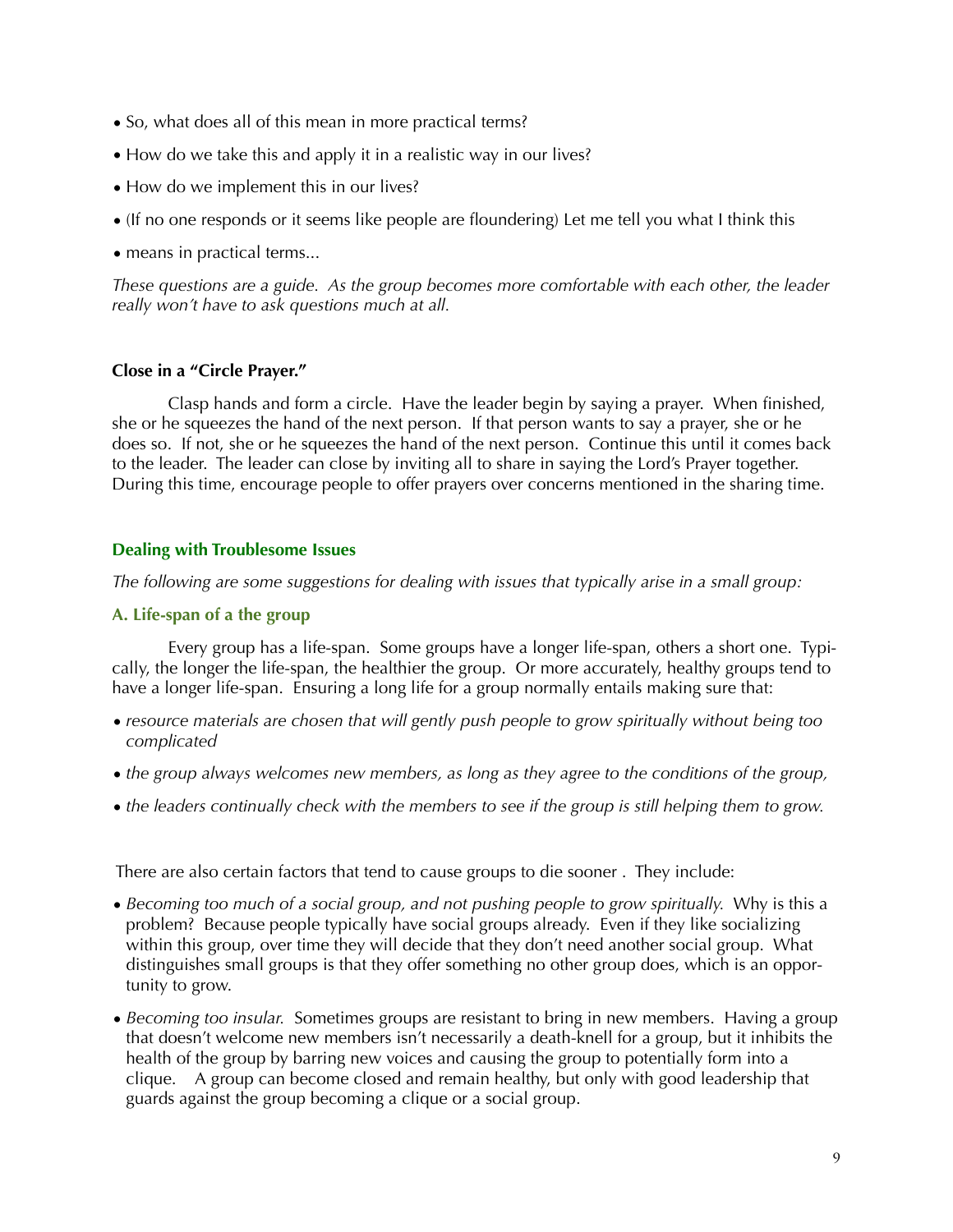#### **B. One Member Dominates the Group in a Negative Way**

 It is not uncommon for a few people in a group to have stronger voices than others, and for them to be the ones typically to introduce the issues and ideas to be discussed. To have a few stronger personalities be stronger in a group is typically a normal and healthy thing, as long as those stronger personalities keep the group growing and offer the opportunity for others to talk. It be- comes a problem when one person becomes a negative force, either by offering a persistent cynical and complaining voice, or by causing the group to focus on her or his problems (in essence, treating the group like a therapy or problem-solving group in which problems never really get solved). What do you do when a person dominates in a negative way? It can be very tricky, but usually there are two effective strategies. The first is more subtle. The leader needs to be aware of when the person is about to "go off," and then work to gently bringing the group back to the topic at hand. One way of doing this is simply saying to the domineering person, "What you are saying is really important, but I don't want to lose sight of our discussion. What we were talking about was (summarize the topic). Does anyone else have anything to say on what we were talking about?" Another way is to gently talk to the person privately about the need to let others speak. The latter is more difficult. If you are considering it, it is suggested that you contact either Graham Standish or Connie Frierson to discuss how to do this.

#### **C. Conflict between Members Threatens to Disrupt the Group**

 It is rare that this happens, but when it does it can cause problems. The best way to deal with it is simply to talk to the person privately and tell her or him your concerns that her or his conflict will disrupt the group. Invite her or him to deal with their issues privately. The person may become angry and decide to leave the group. In many cases, that may be best for the group, but don't push the person out because that can cause conflict in the group as people feel the need to choose sides.

#### **D. Attrition**

 Most groups shrink over time as members deal with real-life factors such as family or work needs, commitments to other organizations or groups, and a need to slow life down. This is normal. When a person drops out of a group, or suggests that she or he needs to, it is helpful if the leader has a private conversation with the person to make sure that the problem is not with the group itself, such as resources not being helpful, conflict within the group, or struggling with her or his faith. Talking with the person is not crucial, but it can be helpful. The reality is that sometimes people leave groups criticizing the group, but the problem may really lie with the person leaving the group. The best way to maintain a group over time is to invite new members to join. Each time the group starts a new resource becomes a good time for the group to consider inviting at least one new member to join the group.

#### **E. Disagreements over Beliefs**

 At some point in every group's life there comes a time when people who have strong theological beliefs clash. This can be a positive situation in the end, but it does require strong, yet gentle group leadership. When leaders join in the argument, picking one side or the other, it usually back- fires. A better way of handling the disagreement is to see it as an opportunity for spiritual growth. If the leader can summarize both positions and then ask if there is a way both can be true, or both reveal the Spirit's guidance, then it can lead to growth. Consider saying something along the lines of, "What I hear you saying is [summarize the first person's beliefs] And what I hear you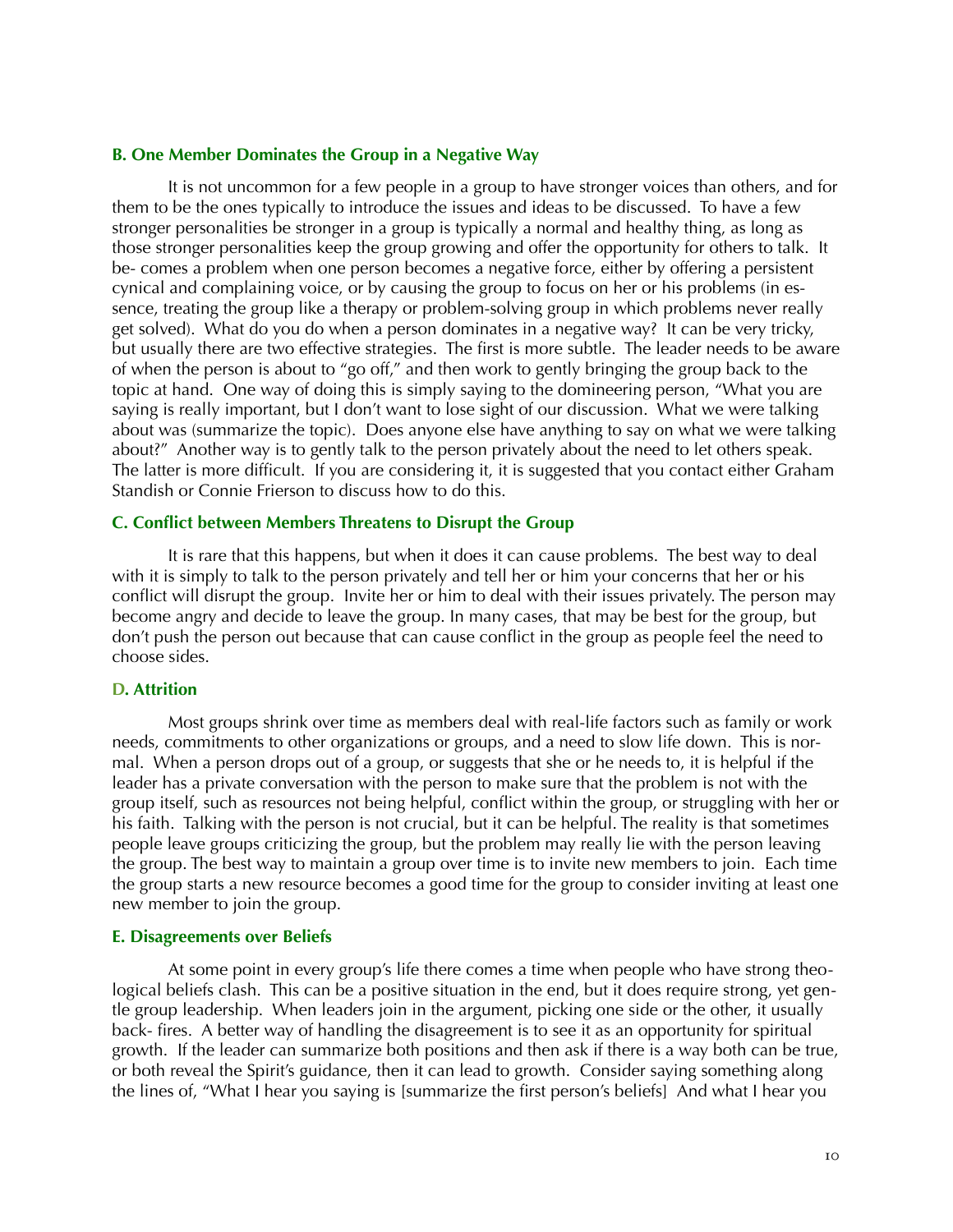[the other person] saying is [summarize that person's beliefs]. Is there a way that the Spirit may be leading us to another insight instead of having it be one or the other?"

#### **F. Disagreement with the Author of a Resource**

 It is also not uncommon for people to disagree with the beliefs of the author of the resource you are using. This is a healthy thing, for it is rare to find something written on theology or spiritu-ality that has all the right answers, no matter how much the author, or those who like the author, may believe that she or he has all the right answers. The problem with disagreements come when the discussions are always about what we disagree with. It is okay for people to say that they dis- agree with something, but the leader should always refocus the discussion on what the author says that is helpful. For example, a leader might say, "Yeah, it is hard to agree with this. But what is it that you do agree with and find helpful?"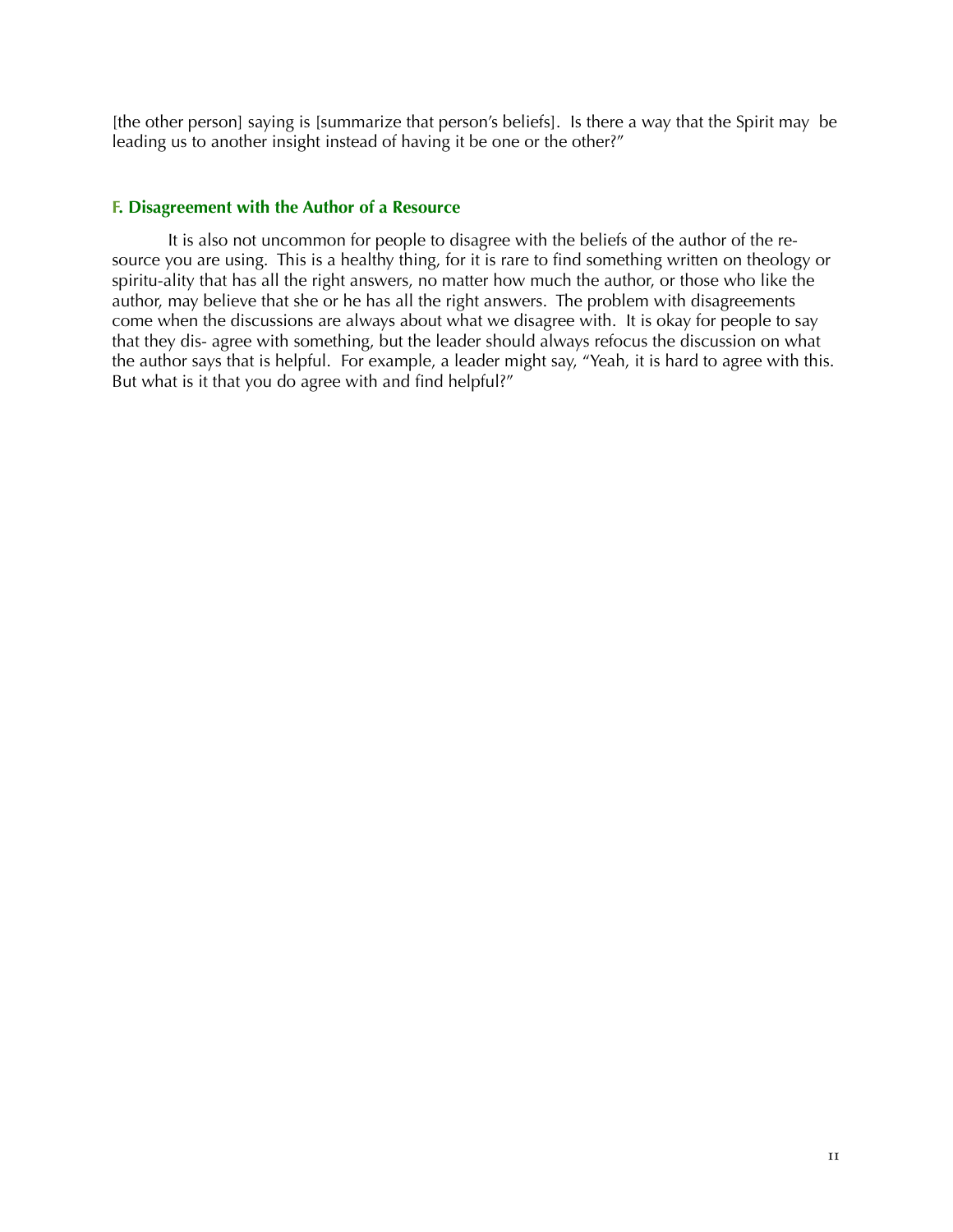#### **APPENDIX**: **A GUIDE TO SPIRITUAL READING**

 Whether you sense it or not, God is continually calling you to deepen your faith. God's Spirit constantly nudges you to open your heart to God's wisdom, love, and grace. In addition, God is constantly talking to you and telling you how you can live a deeper and better life. Unfortunately, life is so noisy that it is hard to distinguish God's voice from everything else. The practice of prayerfully reading the Bible will help you discern God's voice more fully in your life.

#### *Reading Prayerfully*

 You are asked to engage in the discipline of prayerful reading. Reading the Bible prayerfully means making scripture part of your prayer life. Instead of sitting down and reading quickly so that you can get what it says fast, prayerful reading means reading slowly, reflectively, and prayerfully. You read in a way that helps you discover God's voice to you in the passages. It requires that you take your time and listen..

 Too many people try to read the Bible intellectually and scientifically in order to "figure out" what it is saying. They spend so much time trying to understand it intellectually that they never really hear what God is saying to them. For example, when reading the creation story, too many people focus on whether or not it is literally true. Prayerful reading asks us to put those concerns aside for the moment in order to ask "What is God saying to me in these stories? What is God say-ing about why the universe was created? What is our relationship with God meant to be like? How are we to live in relationship with all creation?" These are prayerful questions that God wants to answer. When we read prayerfully, God slowly answers these answers. Please practice the following and turn your reading into a prayer discipline:

- *Set aside a certain time, in a quiet place free of distractions, for prayer and reading (usually 20 to 30 minutes), but longer if you can.*
- *Begin by centering yourself in a minute of silence.*
- *Ask God to guide you.*
- *Read slowly, ready to grapple with the reading.*
- *Take time to pause, reflect. and pray about what you have read. Try to insert yourself into the passage rather than figuring it out.*
- *If you disagree or don't understand something, ask God to help you.*
- *Offer your concerns to God in prayer, Close in silence, and thank God for guiding you.*

#### **A Discipline of Spiritual Reading**

The following are other helpful tips to help you grow spiritually through your readings.

- 1. **Read Humbly:** Be open to what God has to say by putting aside your ego, biases, and expectations. Try to listen for what God is telling you instead of focusing on whether you agree or disagree with the passage. Remember that at first we often resist the truths that God wants to reveal to us.
- 2. **Read and Reread:** Prayerful reading often involves rereading, dwelling, reflecting, and praying so that we can discover deeper messages. Be willing to keep going over the same material.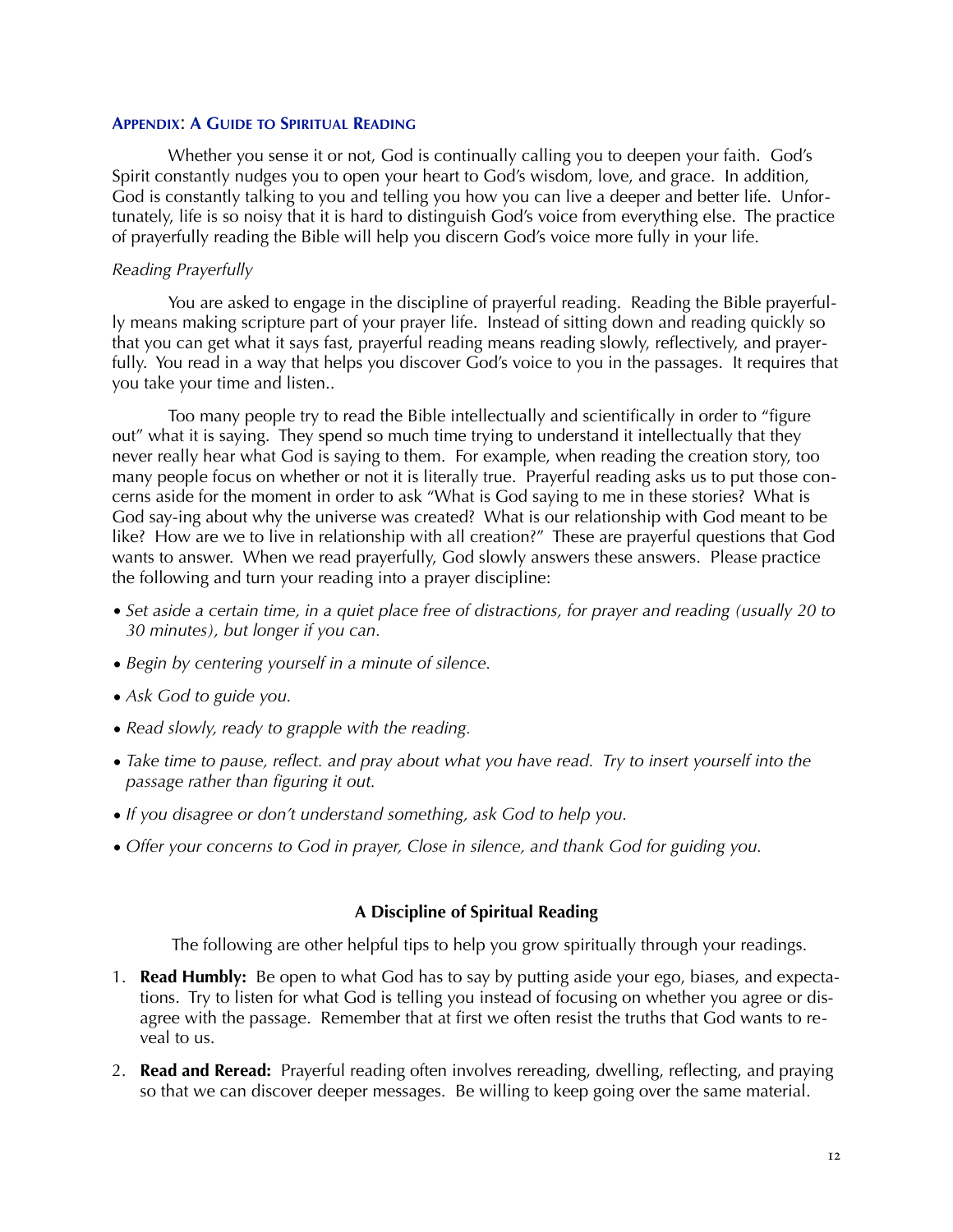- 3. **Stress Quality Instead of Quantity:** Don't read material just to "get it done," but instead try to dwell on it so as to discover what it says for your life. Place yourself in the scripture by asking:
	- What is the basic message of God in this passage?
	- How does the message of this passage effect my life?
	- How do I implement what I am hearing into my life?
- 4. **Read Spiritually, Not Intellectually or Emotionally:** When we read intellectually, we can become overly critical or analytical. When we read emotionally, we often accept only those ideas that "feel right." Be open both intellectually and emotionally so that God can speak to your heart.
- 5. **Be Patient and Trusting:** Stay with the passage even if you don't get any great ideas or insights, and even if you don't understand it. Trust that God is speaking through the words you are reading. Sometimes God speaks in very subtle ways. Patience gives subtle messages space to grow.
- 6. **Wait upon God to Disclose God's Mysteries:** God always works and speaks in mysterious ways because God inhabits the realm of the eternal. God is more patient and gentle than we are.
- 7. **Remember that the Bible is a guide to be read over and over again.** Nobody ever "knows" the Bible completely, even if they pretend they do. It is normal to be confused by much of what you read. It is written in a different way from modern books. Instead, read each passage knowing that in the future you will get other opportunities to explore it more. This is only a first reading.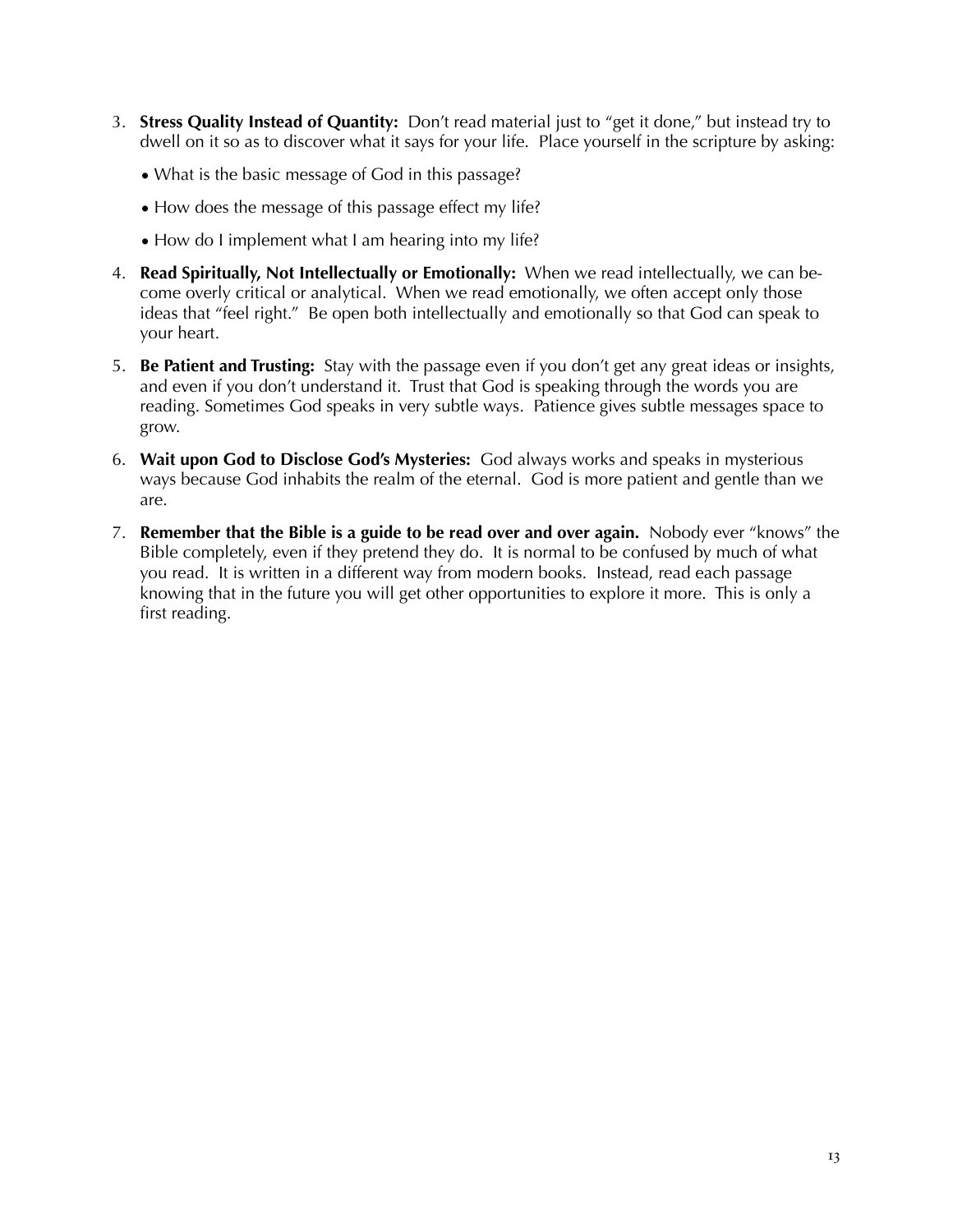# **Group Guidelines for the** <br> **Group Group**

*The following are guidelines for this group*

- All of our discussions should be kept confidential.
- We should endeavor to treat each other with respect and care, trying our best to listen with open and non-judgmental ears and hearts, and trying our best to speak in ways that are loving, humble, and tolerant of others. We should avoid trying to "solve" each other's problems, but instead find ways to listen and be supportive, only offering guidance when it is asked for. This means follow- ing Jesus' guidance in the gospels:
	- *Do not judge, or you too will be judged. For in the same way you judge others, you will be judged, and with the measure you use, it will be measured to you. Why do you look at the speck of sawdust in your brother's eye and pay no attention to the plank in your own eye? How can you say to your brother, 'Let me take the speck out of your eye,' when all the time there is a plank in your own eye? And*
	- *So in everything, do to others what you would have them do to you, for this sums up the Law and the Prophets.*
- We should do our best to have read all pertinent resources and materials ahead of time so that we are prepared to discuss them in the group.
- We should do our best to pray for others in our group.